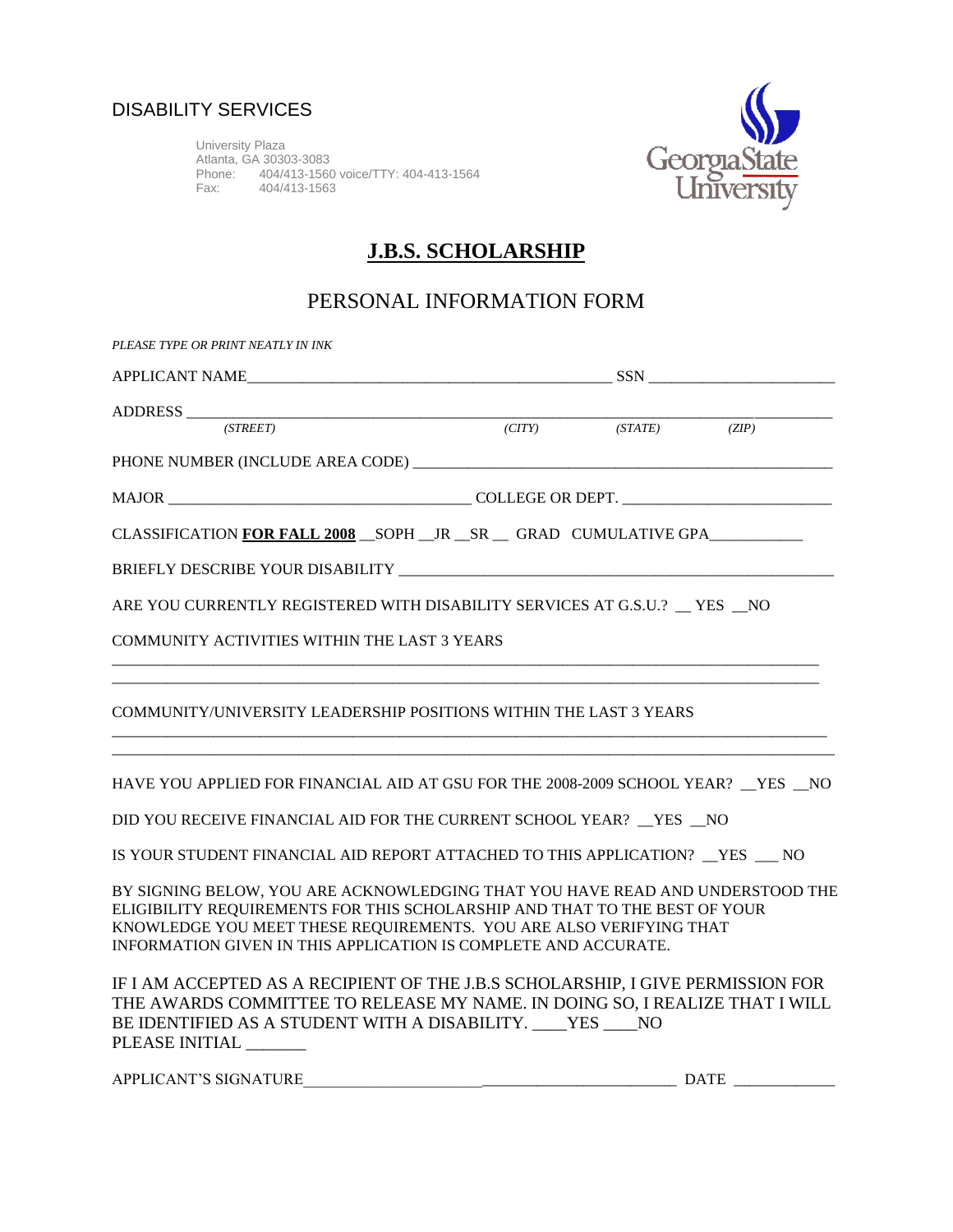University Plaza Atlanta, GA 30303-3083 Phone: 404/413-1560 voice/TTY: 404-413-1564 Fax: 404/413-1563



## **J.B.S. SCHOLARSHIP**

### RECOMMENDATION FORM

*TO THE APPLICANT:* PLEASE PRINT YOUR NAME AND SOCIAL SECURITY NUMBER BELOW, THEN GIVE THIS FORM TO YOUR EVALUATOR (non-family member) TO COMPLETE. IT IS YOUR RESPONSIBILITY TO ENSURE THAT THIS FORM IS RETURNED TO DISABILITY SERVICES BY **April 11, 2008.**

### STUDENT NAME \_\_\_\_\_\_\_\_\_\_\_\_\_\_\_\_\_\_\_\_\_\_\_\_\_\_\_\_\_\_\_\_\_\_\_\_\_\_\_\_\_\_\_\_\_\_\_ SSN\_\_\_\_\_\_\_\_\_\_\_\_\_\_\_\_\_

.

*TO THE EVALUATOR:* PLEASE COMPLETE THE EVALUATION MATRIX BELOW AND ATTACH A LETTER OF RECOMMENDATION FOR THIS STUDENT, THEN RETURN IT TO DISABILITY SERVICES BEFORE **April 11, 2008.**

|                             | <b>BELOW</b>   | <b>AVERAGE</b> | <b>ABOVE</b>   | <b>EXCELLENT</b> | <b>NO BASIS FOR</b> |
|-----------------------------|----------------|----------------|----------------|------------------|---------------------|
|                             | <b>AVERAGE</b> |                | <b>AVERAGE</b> |                  | <b>JUDGEMENT</b>    |
| <b>MOTIVATION</b>           |                |                |                |                  |                     |
| <b>CREATIVITY</b>           |                |                |                |                  |                     |
| <b>ACADEMIC SELF</b>        |                |                |                |                  |                     |
| <b>DISCIPLINE</b>           |                |                |                |                  |                     |
| <b>LEADERSHIP</b>           |                |                |                |                  |                     |
| <b>EMOTIONAL MATURITY</b>   |                |                |                |                  |                     |
| PERSONAL INITIATIVE         |                |                |                |                  |                     |
| <b>REACTION TO SETBACKS</b> |                |                |                |                  |                     |
| <b>INTEGRITY</b>            |                |                |                |                  |                     |
| <b>SELF-CONFIDENCE</b>      |                |                |                |                  |                     |
| <b>POTENTIAL</b>            |                |                |                |                  |                     |
| <b>GOAL-ORIENTED</b>        |                |                |                |                  |                     |
| <b>COMMUNICATION SKILLS</b> |                |                |                |                  |                     |
| <b>INTERPERSONAL SKILLS</b> |                |                |                |                  |                     |
| <b>OVERALL ASSESSMENT</b>   |                |                |                |                  |                     |

IN WHAT CAPACITY DO YOU KNOW THE APPLICANT? \_\_ COLLEGE PROFESSOR \_\_HIGH SCHOOL TEACHER \_\_CO-WORKER \_\_SUPERVISOR

| HOW LONG HAVE YOU KNOWN THE APPLICANT? | <b>COURSE TAUGHT OR NAME OF</b> |
|----------------------------------------|---------------------------------|
| <b>WORKPLACE</b>                       |                                 |

| NAMF<br>EV.<br>TOR'S<br>Δ<br>-Ni |
|----------------------------------|
|----------------------------------|

SIGNATURE\_\_\_\_\_\_\_\_\_\_\_\_\_\_\_\_\_\_\_\_\_\_\_\_\_\_\_\_\_\_\_\_\_\_\_\_\_\_\_\_\_\_\_\_\_\_\_\_\_\_\_ DATE \_\_\_\_\_\_\_\_\_\_\_\_\_\_\_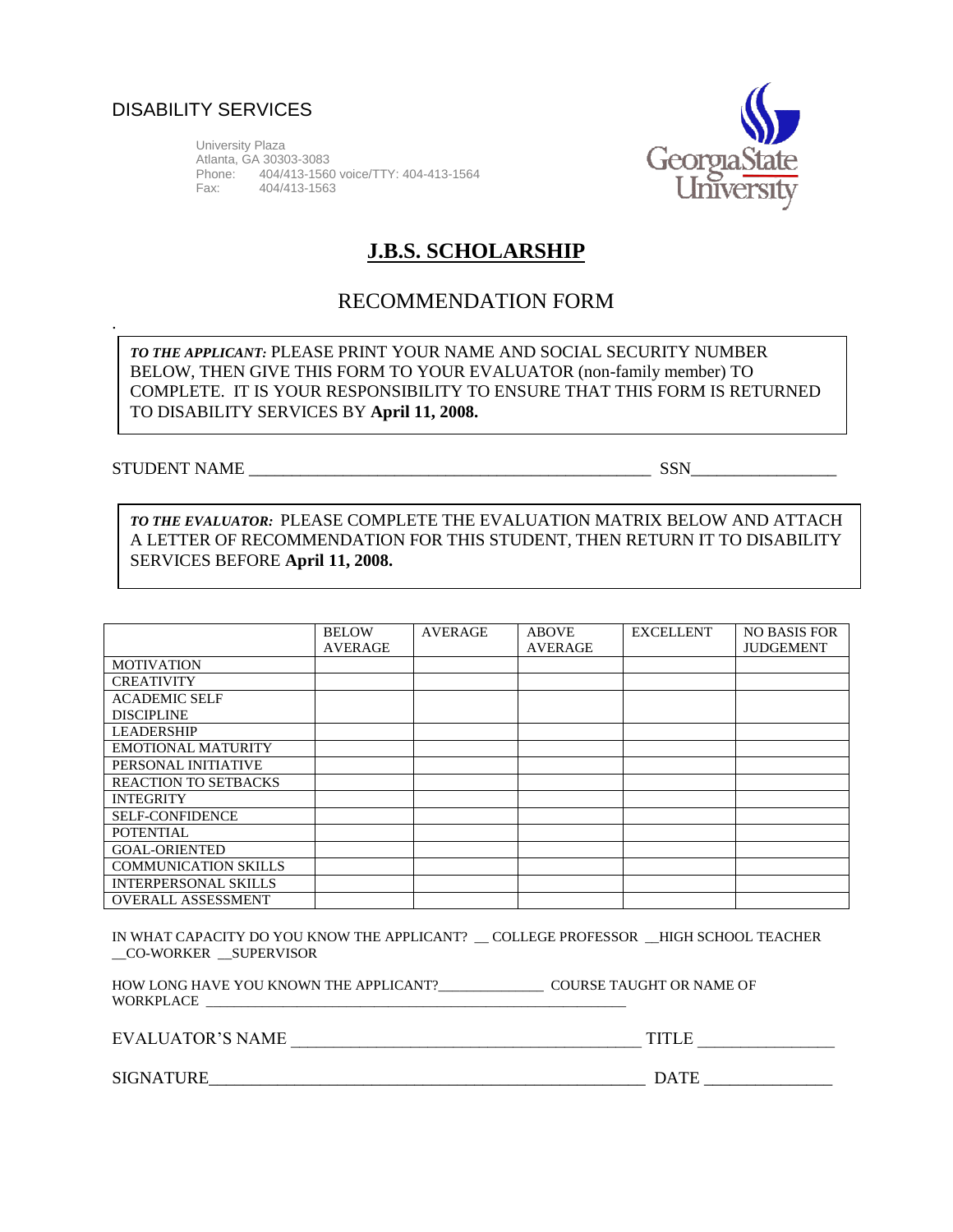University Plaza Atlanta, GA 30303-3083 Phone: 404/413-1560 voice/TTY: 404-413-1564 Fax: 404/413-1563



#### **JBS SCHOLARSHIP** INSTRUCTIONS FOR COMPLETION OF APPLICATION

- Applications must include a completed Personal Information Form  $\bullet$
- Applicants must attach a transcript for all college level classes (does not have to be official)
- A minimum of two completed recommendation forms **with accompanying letters of**   $\bullet$ **recommendation**, must arrive at Disability Services on or before **April 11, 2008**. One recommendation must be from a professor in the college of your major. The other recommendations can be from another professor, a high school teacher (if you are an undergraduate), a co-worker or a supervisor. Must use a different essay from previous years, and cannot use essay from a previous scholarship application. Your essay should reflect the progress you have made in your academic and career objectives during the past year. It is suggested that students make use of all writing resources available (writing labs, tutors, etc). ODS staff cannot assist students with their essays.
- A copy of your Student Aid Report (you will receive this form from Federal Financial Aid a few days after you apply)
- All applications must include a 500-1000 word essay addressing **all** the following questions:
	- 1. Your current academic and career objectives
	- 2. How your disability impacts on your ability to achieve those objectives
	- 3. How would this scholarship assist you in attaining these objectives
	- 4. If you do not receive this scholarship, what alternatives will you use to assist you in achieving those objectives
	- 5. How/when/where have you demonstrated your leadership skills and community involvement.
- $\bullet$ **To be considered for the award, applicants must submit a complete original application (including all components mentioned above) plus 7 copies to Disability Services on or before April 11, 2008.** *Please note: copies of this application will not be made at Disability Services. Applicants are responsible for making copies of their recommendation letters and forms. These are NON-CONFIDENTIAL recommendation forms and letters.*

### **AWARDS**

Awards will become effective during fall semester 2008. The actual number and amount of individual awards will be at the sole discretion of the Awards Committee. The awarded money will be placed into the recipient's student account in two equal payments at the beginning of the fall 2008 semester and again at the beginning of the spring 2009 semester. The scholarship award is contingent upon the recipient's acceptance to, or continuation in, a Georgia State graduate or undergraduate program. All application documents will become the property of the Awards Committee.